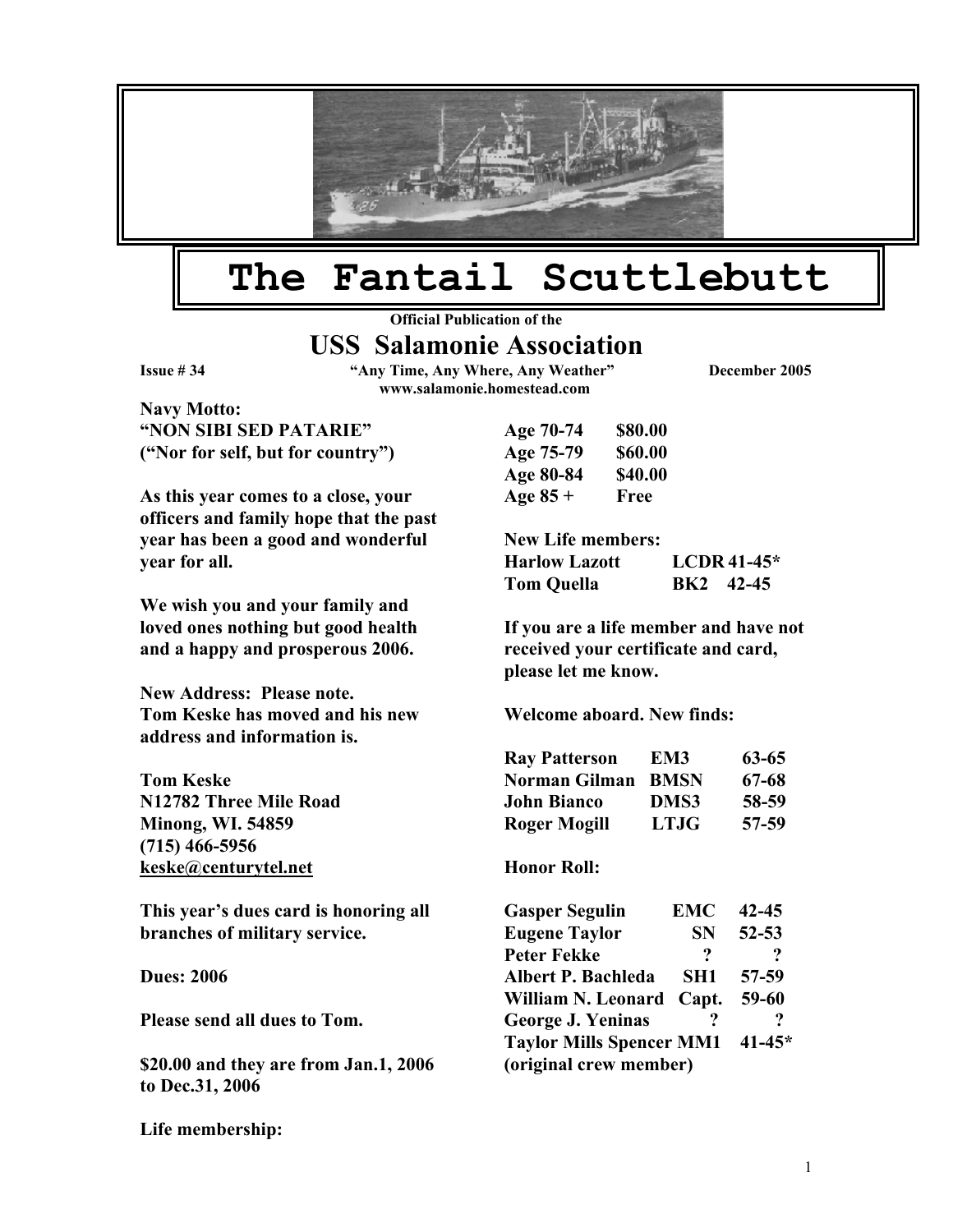**The following moved and left no 801 Huntington Ave. forwarding address: Where are you? Warren, IN. 46792-9402** 

**James Nichols EN3 57-58 Milton Kincer Bob Celentano Russell Carter Care package donations:** 

**Sick or Recouping:** 

**Nicki Zoda John Steinhauser Junior Isaac John (Dude) Sergi** Salamonie.

**Lilly Nutter has sent the 150<sup>th</sup> package tall. to the troops in Iraq and in harms way. It was made by shipmate Henry** 

**This is the total to date as of this newsletter. It took him two years to complete.** 

**She has received many wonderful 45. response's, from the troops and they are very appreciative of the USS Salamonie people for providing funds for this worthwhile endeavor. (Well Done to All)** 

**A special thank you goes out to all the ladies for their fine work to this great cause.** 

**If you know of anyone in harms way, please let me, or Lilly know and we can add his or her name to the care package list.** 

**The funds are starting to get low again and if you wish to contribute to this wonderful cause, you can mail your donation to.** 

**Thank you Lilly and Happy Birthday**  December 12<sup>th</sup>.

**(Thank you)** 

**Michael McAllister Lois Perrault John & Rita Ginnelly** 

**Carl Seiberlich We now have a model ship of the USS** 

**Red Hats: It is approximately three feet long, four inches wide and twelve inches** 

**Jaworski.** 

**Henry was on the Salamonie from 43-**

**It is in detail of the ship as it was during WW2 with the four 5" guns and Sea Plane and ect.** 

**It was donated to the Museum, upon the passing of our crewmate by his family.** 

**I have it here at my home and when I go to Warren, it will be put on permanent display. Had some minor damage done to it in shipment and is being repaired now.**

**After it is repaired, we will try and have pictures of it on the web site. Hopefully it will be sometime in January or early February.** 

**Ms: Lilly Nutter USS Salamonie Bell**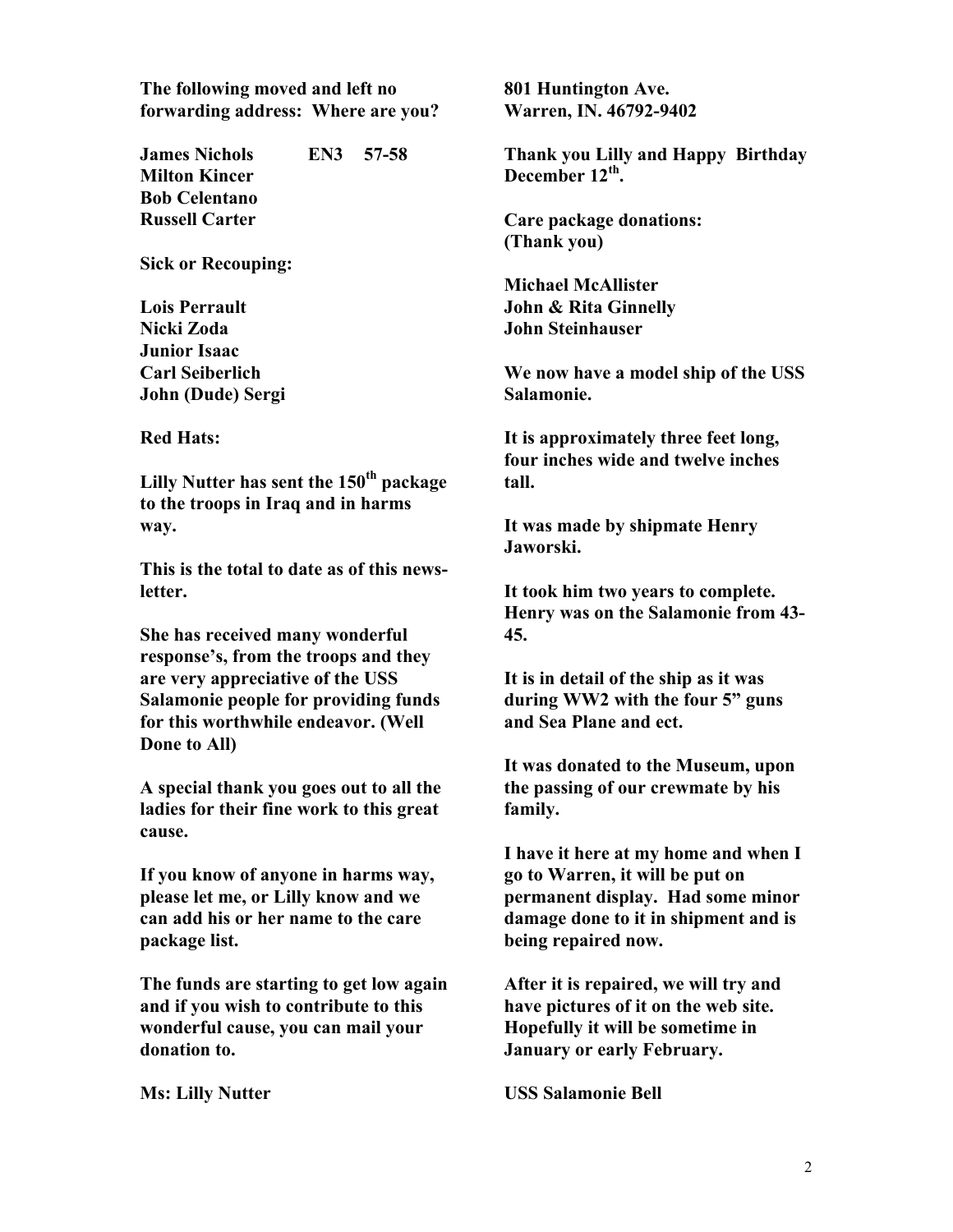**The bell is in my garage at this time. It has been cleaned and polished. Local 42 Plumbers and Steamfitters, Norwalk, Ohio, Joint Apprentice Committee is building a nice stainless steel stand for the permanent mounting of the bell for the museum as a public service project.** 

**A local contractor (Deiderich Mechanical) has donated all the material for this project.** 

**I have been working on this project for some time and have been taking pictures of the entire endeavor from the acquisition of the bell to the completion for the museum.** 

**It will be on a disc when completed as a power point for all to see.** 

**Hope to someday have it on the web site also if possible.** 

It will all be there for the July 4<sup>th</sup> 2006 **celebration 2006.** 

## **reservation. reservation.**

**Your hosts: Banquet:** 

**Allan & Linda Dailey 2000 Silver Circle Fallon, NV. 89406-6825** 

**2500 E. SECOND ST.** 2006.<br>**RENO, NEVADA 89595** Ploss

**The hotel is about two (2) minutes from the Reno Tahoe airport and a Five (5) minute ride to downtown Reno** 

**Free Airport Shuttle service.** 

**Reservations: 1-800-648-5080 Hotel Operator- (775) 789-2000 Showroom Reservations: 1-800-648-3568 KOA Campgrounds –888-562-5698** 

**Room Rates: \$79.00 a night (regular \$109.00, Reunion discount)** 

**Reservation Method: Guest must call-in to our Room reservations Department at 1-800-648- 5080 and refer to the Salamonie Navy Reunion to make reservations PRIOR TO the cut off date of Wednesday April 05, 2006** 

**Rooms must be paid for by April 5th,** 

**If you need a handicap room, be sure and tell them when you make your** 

**We have found out that some things are very pricey as far as the banquet goes.** 

**(775) 423-7899 If we have chicken (with all the service**  charges it comes to \$32.00 per person) **If we go with the large banquet buffet**<br>May 5-7, 2006 it is \$40.00 per person. (Large variety)<br>We are going to go with the banquet<br>We are going to go with the banquet **buffet RENO HILTON** The dinner will be Saturday May 6,

Please send you banquet money to **Linda Dailey as soon as possible.**